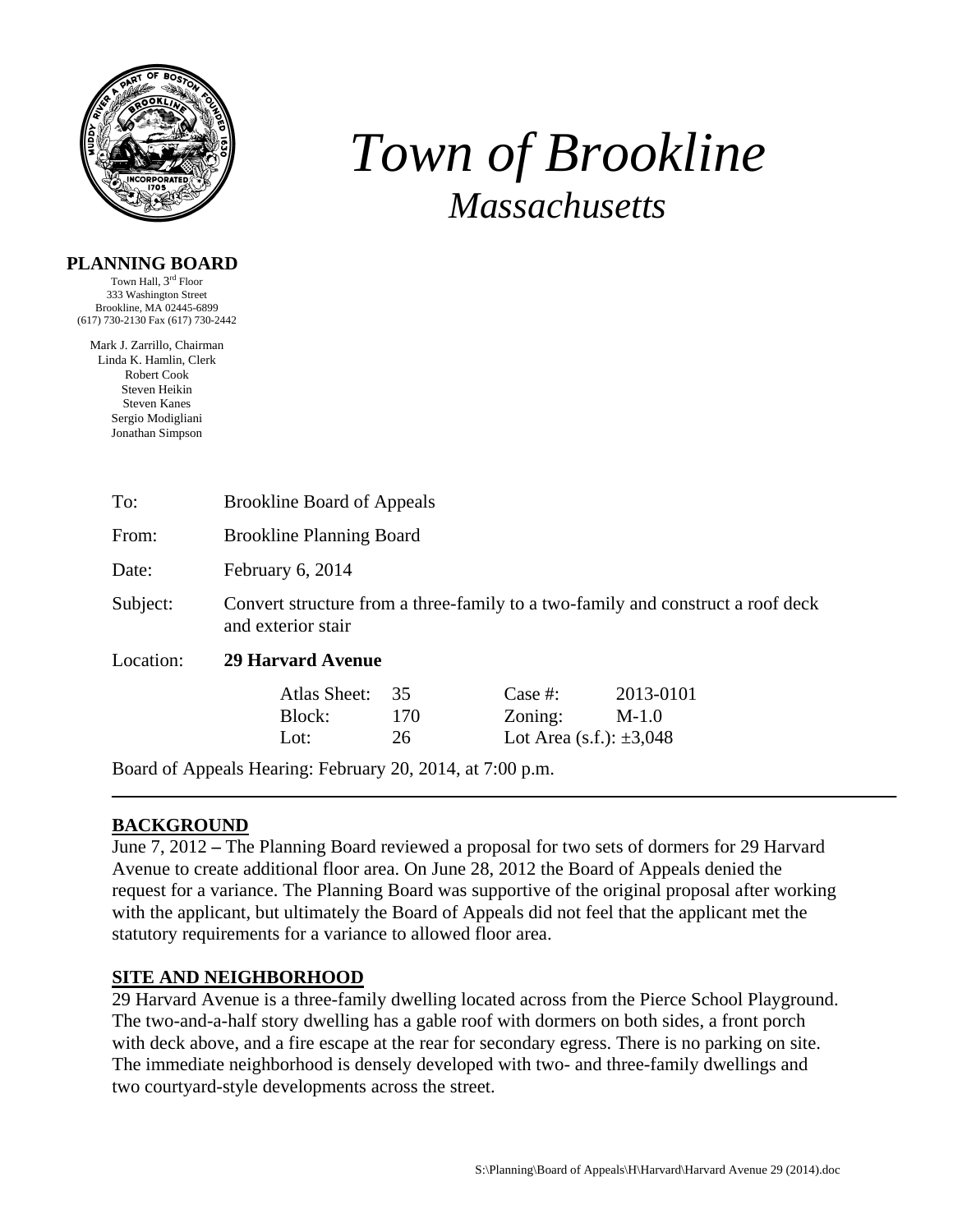## **APPLICANT'S PROPOSAL**

The applicants, Patricia and Jerry Navarette, are proposing to convert the existing dwelling from a three-family to a two-family dwelling and create a second front entrance to allow for personal access to each unit. Also proposed are the removal of two existing hip dormers and the construction of one large dormer in its place on the west side of the dwelling. The applicant is also proposing to remove the gable roof on the rear side and construct a flat roof to allow for a new roof deck, with a porch and stairs that will replace the existing metal stairs and porch. The new porch and stairs will be slightly closer to the rear property line than the existing stairs by 2.25', making it 10.55' from the rear property line. The applicant is also proposing to relocate the existing A/C units from the rear to the east side of the dwelling and construct a new concrete pad.

#### **FINDINGS**

**Section 5.43** – Exceptions to Yard and Setback Regulations **Section 5.60 –** Side Yard Requirements **Section 5.70 –** Rear Yard Requirements **Section 5.72 –** Accessory Structures or Buildings in the Side Yard (condensers)

| <b>Setbacks</b>                                            | <b>Required</b> | <b>Existing</b> | <b>Proposed</b> | <b>Relief</b>   |
|------------------------------------------------------------|-----------------|-----------------|-----------------|-----------------|
| <b>Side Yard Setback (West)</b><br>Dormers/Porch/Roof deck | 10'             | $3.7' - 4.0'$   | $3.7' - 4.0'$   | Special Permit* |
| <b>Side Yard Setback (East)</b><br><b>Condensers</b>       | 10'             | ı,              |                 | Special Permit* |
| <b>Rear Yard Setback</b><br><b>Roof Deck &amp; Porch</b>   | 30'             | 12.8'           | 10.55'          | Special Permit* |

\* Under *Section 5.43*, the Board of Appeals may waive by special permit yard and setback requirements if a counterbalancing amenity is provided.

#### **Section 8.02.2 –** Alteration or Extension

A special permit is required to alter a pre-existing non-conforming structure or use.

#### **PLANNING BOARD COMMENTS**

The Planning Board is supportive of the proposed conversion of the dwelling from a three-family to a two-family unit. The removal of the two existing dormers on the west side and replacement with one large dormer is not anticipated to have a negative impact on the neighborhood, as it will not be closer to the side property line than the current dormers. The proposed roof deck and stair replacement will create usable open space for the dwelling and is attractively designed. The proposed A/C units on the east side of the dwelling are not anticipated to have a negative impact, as the neighboring property has similar units in the same location on their property. Lastly, the applicant has significantly reduced the floor area from their 2012 proposal, which was denied by the Board of Appeals, so that no variance zoning relief is necessary for the FAR.

**Therefore, the Planning Board recommends approval of the plans and elevations prepared by Walter Jacob Architect, LTD, dated 11/21/13, subject to the following conditions:**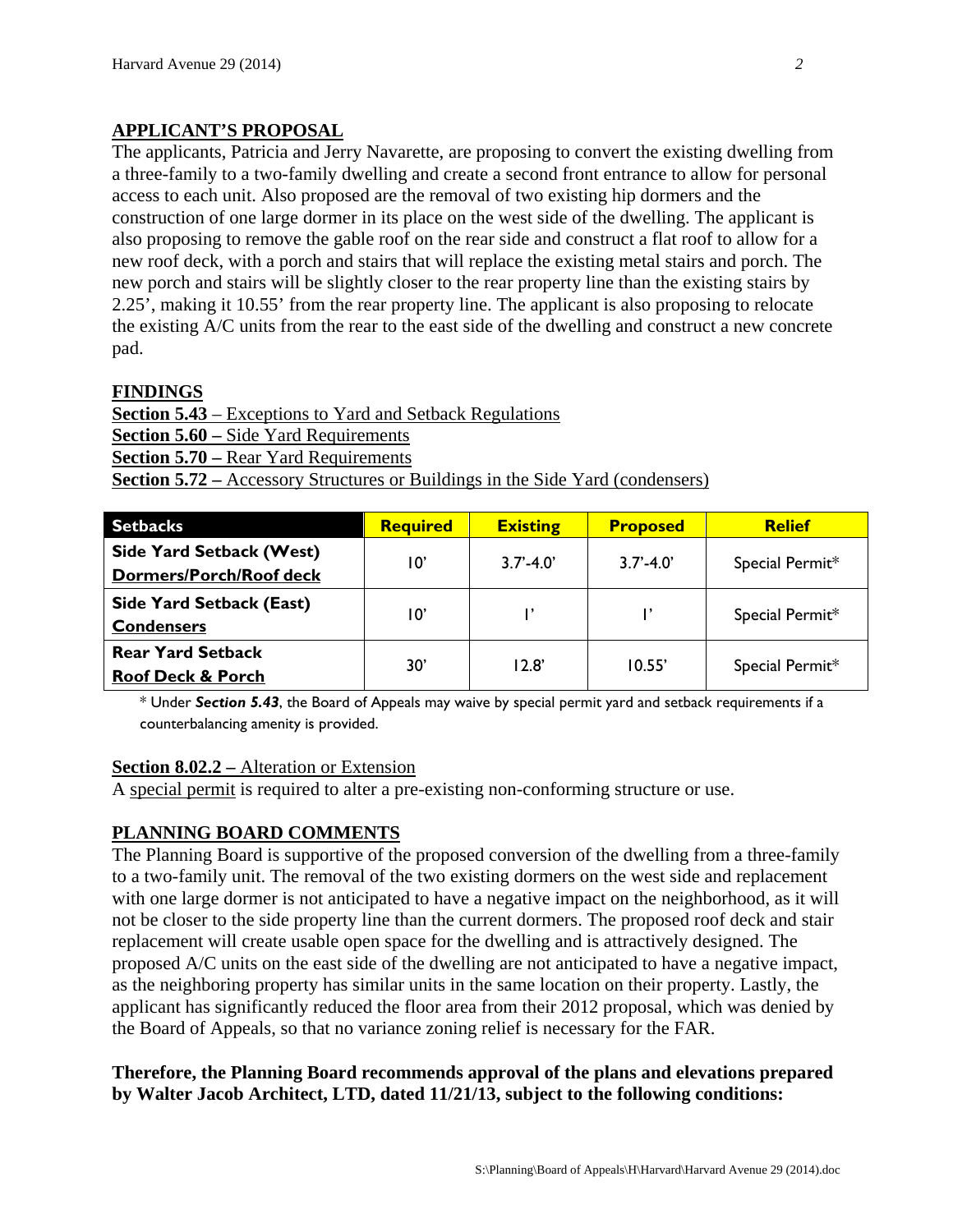- 1. Prior to the issuance of a building permit, the applicant shall submit final plans and elevations, and all salient dimensions and materials, subject to the review and approval of the Assistant Director of Regulatory Planning.
- 2. Prior to the issuance of a building permit, the applicant shall submit a final landscaping plan indicating all counterbalancing amenities, including plantings and fencing, subject to the review and approval of the Assistant Director of Regulatory Planning.
- 3. Prior to the issuance of a building permit, the applicant shall submit to the Building Commissioner for review and approval for conformance to the Board of Appeals decision: 1) a final site plan, stamped and signed by a registered engineer or land surveyor; 2) final building elevations, stamped and signed by a registered architect; and 3) evidence that the Board of Appeals decision has been recorded at the Registry of Deeds.



Front Façade

*tcr*